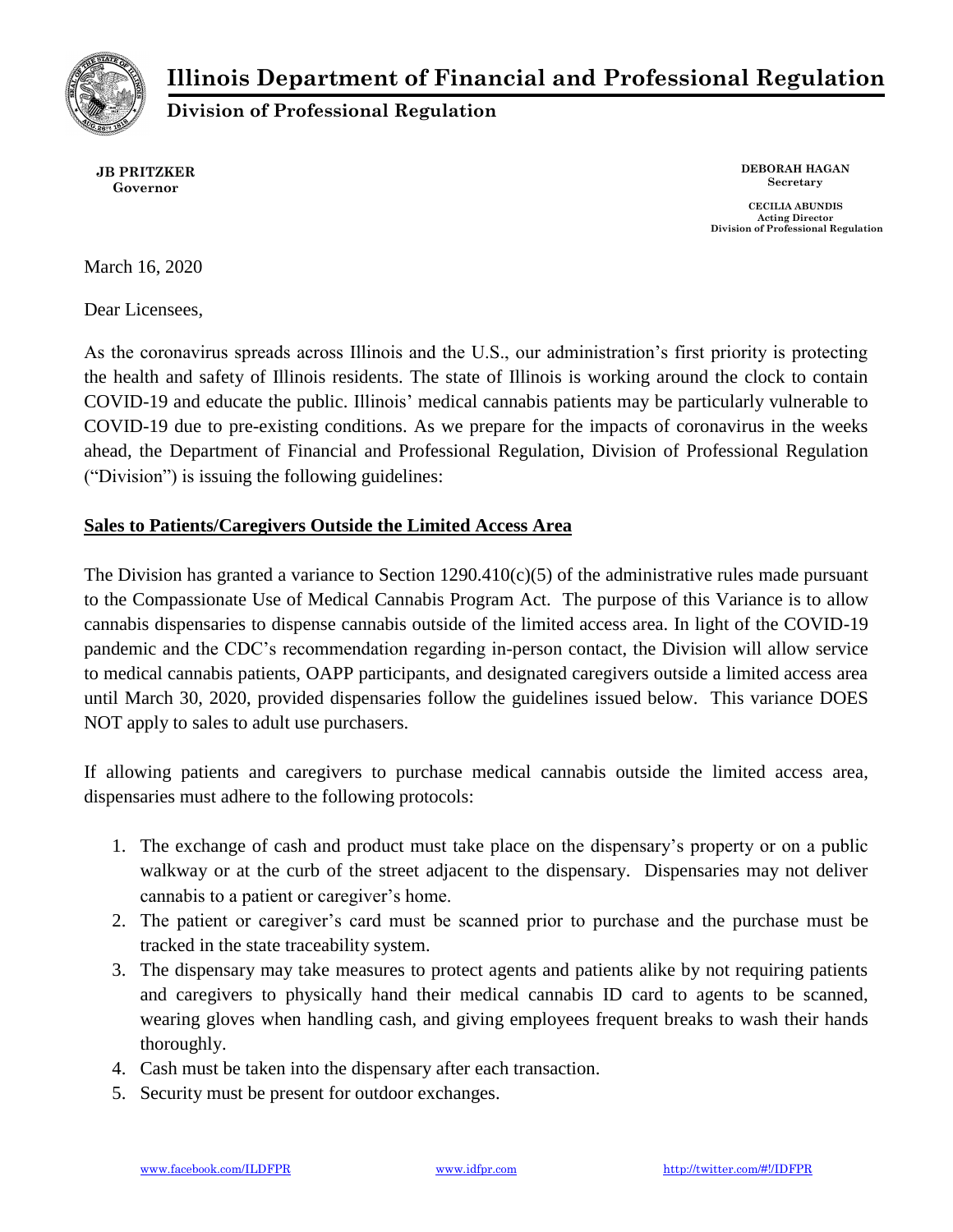## **Enforce Social Distancing**

The CDC has advised that COVID-19 can be spread between people who are in close contact with one another, which is within about 6 feet.<sup>1</sup> In line with this guidance, dispensaries must take steps to ensure patients, caregivers, and purchasers do not come within 6 feet of other patrons at the dispensary and ensure patients and caregivers remain in separate lines from adult use purchasers. Such efforts may include moving lines outside the dispensary, closing down some point-of-sale systems, distancing patient/caregiver lines within larger dispensaries, and minimizing the time a patient/caregiver stands near your agents.

If patients, caregivers, or purchasers are bunching up, the dispensary must intervene to order them to space out.

# **Sanitary Practices**

Dispensaries must be vigilant in their sanitation practices. Dispensaries must allow dispensary agents to wash their hand frequently throughout the day and provide an ample supply of disinfectant hand soap. Any surfaces patients are required to touch, such as ordering tablets or door handles must be disinfected at least every 30 minutes. All other surfaces should be washed throughout the day, including disinfecting at least once per day all countertops, computer screens/keyboards, door handles, railings, and bathrooms.

Dispensaries are advised to post their sanitation protocols to inform patients and caregivers of the measures being taken.

## **Inspections**

Inspectors will be watching cameras daily to ensure continued compliance with our regular laws and rules and the guidance provided in this document. We expect dispensaries to answer inspectors' calls or call them back promptly, if necessary.

# **Badging**

 $\overline{a}$ 

Badging of new agents will continue as usual.

[www.facebook.com/ILDFPR](https://www.facebook.com/ILDFPR) [www.idfpr.com](http://www.idfpr.com/) <http://twitter.com/#!/IDFPR> <sup>1</sup> <https://www.cdc.gov/coronavirus/2019-ncov/prepare/prevention.html>